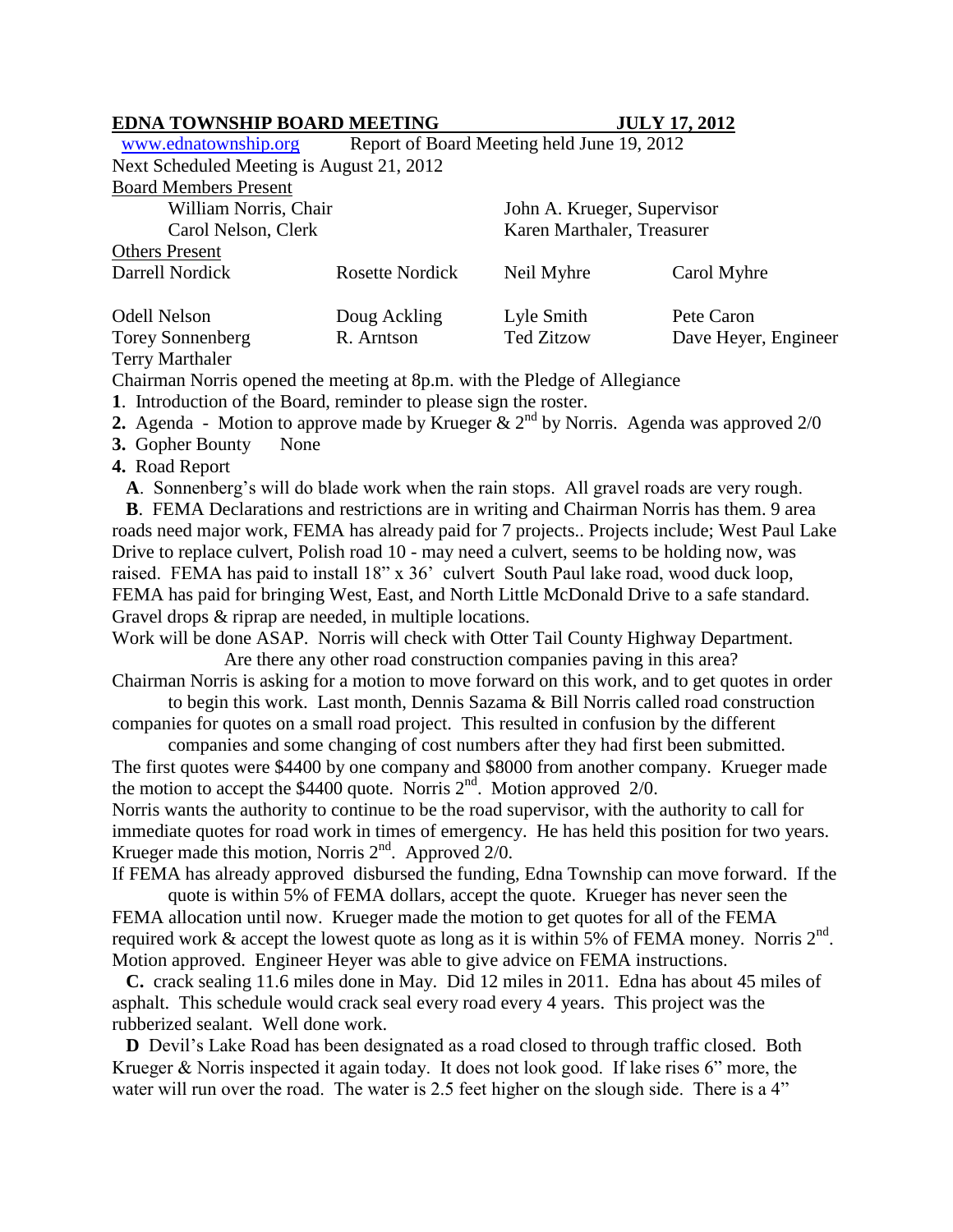culvert, non functioning. This culvert was not ever approved. It was placed without a permit. Kyle Westegaard, Land & Resource Management, would not open the culvert & would not give Norris permission to open it. The road is now functioning as a dam & will fail at the old culvert. The 2+ feet of water will drain out within hours. Krueger would like to see immediate work done on this. The recent repair and raising of this road covered over the end of the culvert. Julie Allard is the DNR water rep. Krueger made the motion to open, extend or reestablish the existing culvert. Norris  $2<sup>nd</sup>$ . Approved 2/0. Norris will set forward on the work on this project.

 **E.** Norris reported that Edna twp. was denied FEMA funding for additional fill on East Little McDonald. Edna Twp. will pay for that. The water is still rising. Engineer Heyer reconfigured the specs to widen E. Little McDonald Drive 4 feet only on the wetland side at a cost of \$22,000.00 Requirements include the need to add topsoil, spread an erosion blanket, seed it, and grade this addition.

North Little McDonald Drive refigured specs will widen 800 feet of that part of the road at an expected cost of \$8700 at the north access. The part of North Little McDonald Drive in front of the Bauk residents, at a distance of 2100, feet at a cost of \$9000. This would give these roads a firmer road bed.

Krueger made the motion to accept Heyer's recommendation for road repair up to a total cost of  $$40,000$ . Norris  $2<sup>nd</sup>$ . Approved  $2/0$ 

 **F**. Norris will request quotes for repair of Devil's Lake Road. If the venting of Little McDonald Lake occurs, the high water on Devil's Lake will become lower also.

A resident on Big McDonald. Wants to be sure an engineer is involved in planning the correct way to do this repair work. The last repair was not satisfactory.

Krueger was requested to remove a tree on North Little McDonald drive. It crashed on to the road on a Sunday afternoon. Krueger cut up & left the wood on the vacant lot

**5**. Clerk's report - Krueger made motion to approve Clerk's report. Norris  $2^{nd}$ . Approved 2/0.

**6.** Treasurer's report - did receive the spring settlement payments from OTC from the levy.

Current balance - \$326,855.06. Krueger made motion to approve, Norris  $2<sup>nd</sup>$ . Approved 2/0.

**7**. Krueger made motion to approve claims - Norris  $2<sup>nd</sup>$ . Approved 2/0. Claims for June \$43,500.18.

**8**. Stop sign needs to be replaced on Bill's Lane & Bill's Trail. Sonnenberg's will take care of that. Big McDonald has had 2 trucks slide off the soft shoulders into the slough. Safety cones have been placed as a warning.

**9.** Unfinished business -

 **A**. The federally mandated time for replacing township signs has been moved to 2015 instead of 2013. Edna Twp. should go inspect all signs, check reflectivity & replace as needed. The breakaway posts need to be installed, (a 3# post). Dora did replace all their signs for \$22,000. Townships can still use the secondary post, but must replace the bottom half. The stop signs are being held up with 2 posts as they otherwise are knocked over by strong winds. Heyer will get information from OTC and find out their process for sign replacement. Edna Twp. Does need to request quotes for signs. Is there a possibility of combining our order with O.T.C. sign order with the hope of deceasing costs?

**B.** Hobart & Perham Townships have signed township line agreements. Heyer will get copies to Clerk Nelson.

- **C**. There is a resource book on noxious weeds available for \$25.00. Would this be useful? Krueger made the motion to buy the Weeds book. Norris  $2<sup>nd</sup>$ . Approved 2/0.
- **D.** Website financial reports were submitted & placed on the site.